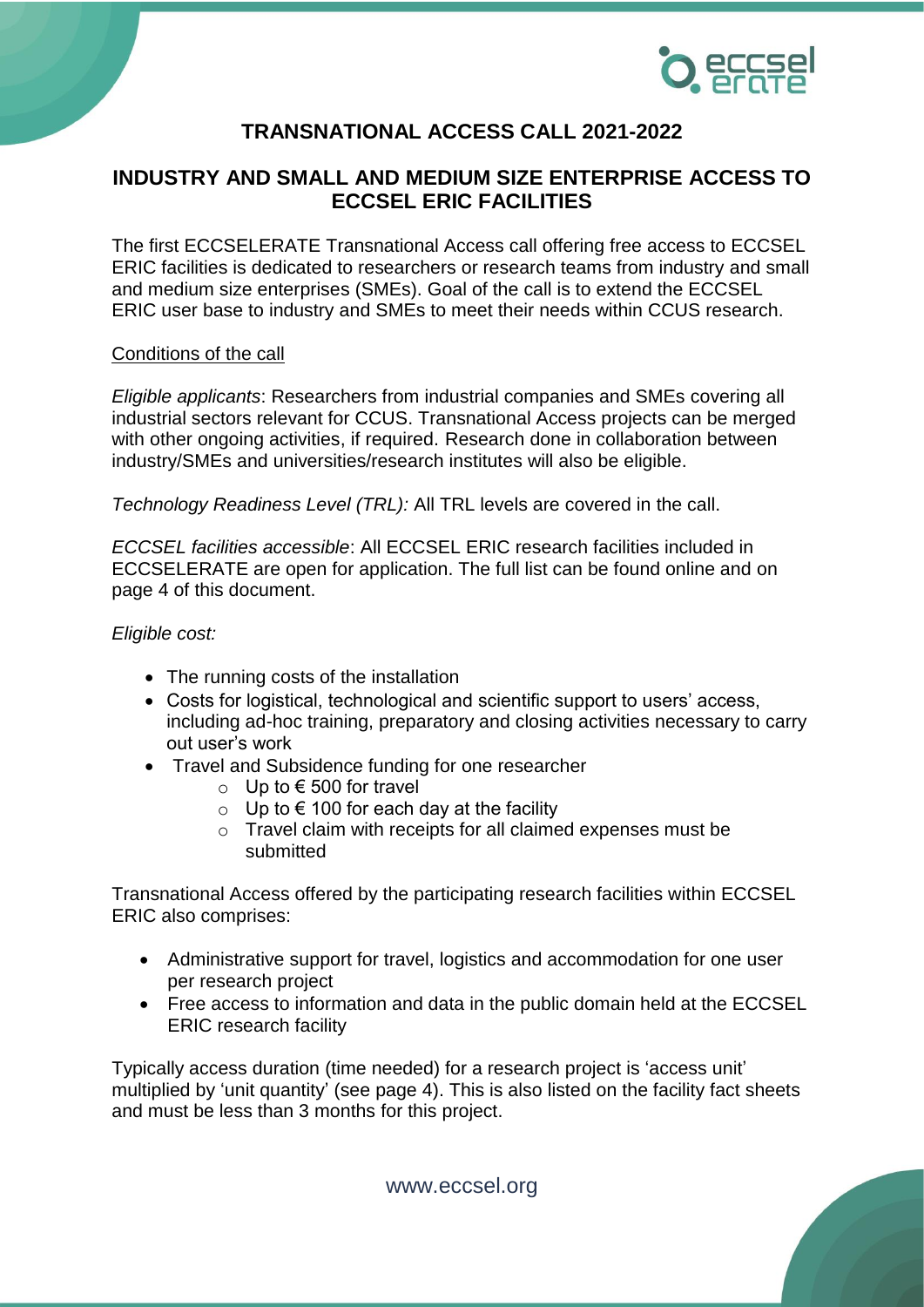

The call opens on the 1<sup>st</sup> October 2021 and will stay open until June 2022 on a first come first served basis. Early applications are therefore advisable.

Applications will be reviewed monthly with the first cut-off date being the 31<sup>st</sup> December 2021.

Research projects must be completed by 15<sup>th</sup> December 2022 and costs reported by 1<sup>st</sup> February 2023.

Services relevant for key industrial sectors (cement, petrochemistry, iron and steel and waste-to-energy) within CCUS research addressed by this call<sup>1</sup>

- Collaborative research
- Knowledge sharing
- Capacity building

### Examples of R&D targeted challenges

- $\bullet$  Costs of CO<sub>2</sub> capture
- $\bullet$  Information and validation of the purity of the CO<sub>2</sub>
- Market development for CO<sub>2</sub> utilisation
- Energy use for CCUS
- $\bullet$  Legislation regarding  $CO<sub>2</sub>$  capture, storage and utilisation
- $\bullet$  Social acceptance for  $CO<sub>2</sub>$  storage

#### Information on to be provided in application

- Personal (and group) information
- Project description and objectives
- Equipment required & preferred facilities
- Own chemicals, materials and equipment brought
- Ethical considerations & negative environmental impact
- Publication plans

#### General eligibility rules

-

(a) access which must be provided:

- The access must be free of charge, trans-national access to research infrastructure or installations for selected user-groups or users.
- This access must include the logistical, technological and scientific support and the specific training that is usually provided to external researchers using the infrastructure.

<sup>1</sup> More information on services offered as part of the Transnational Access call can be found at: <https://www.eccsel.org/abouteu-grants/eccselerate/>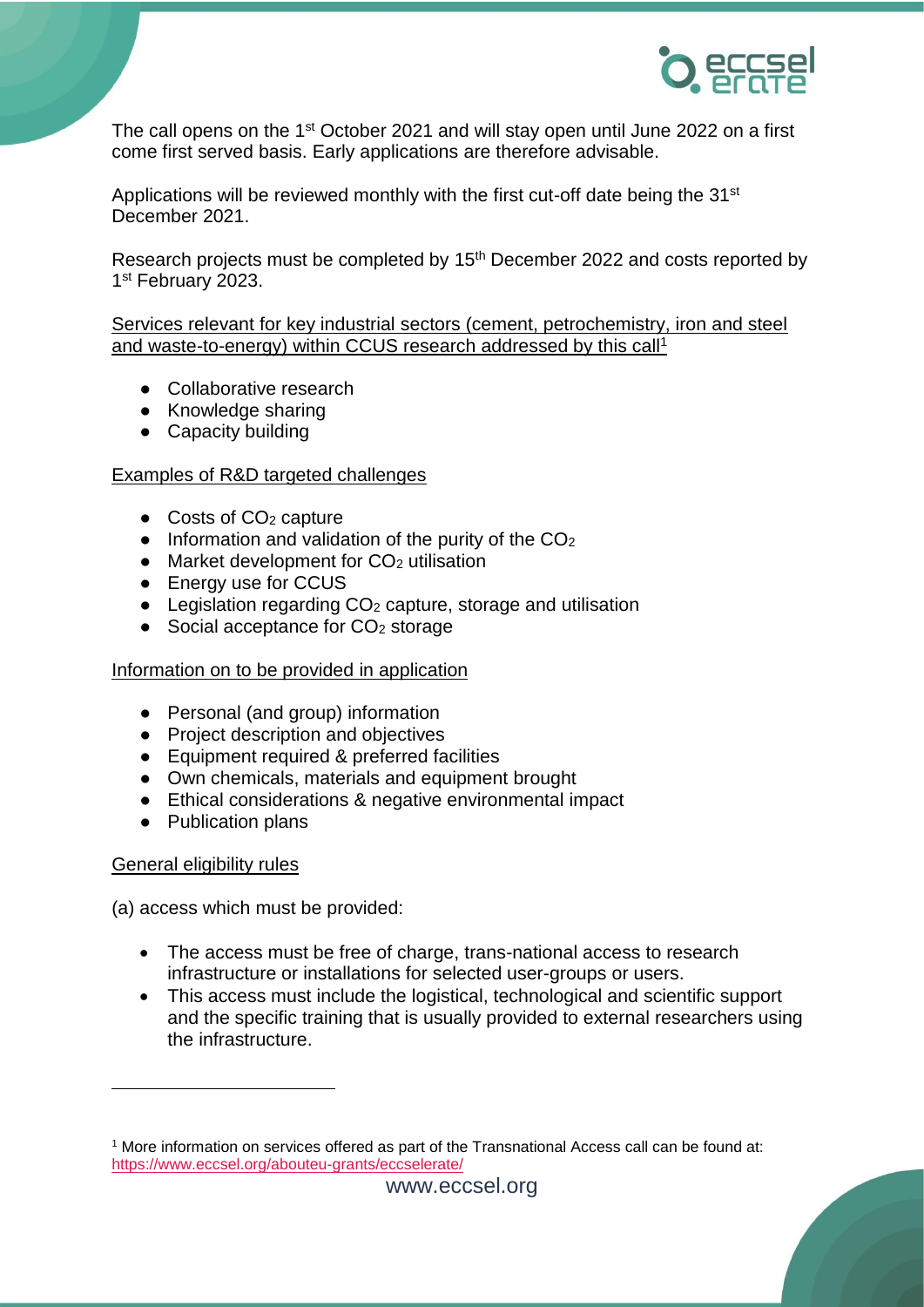

- (b) categories of users that may have access:
	- Trans-national access must be provided to selected 'users or user-groups', i.e. teams of one or more researchers (users) led by a 'user group leader'.
	- The user group leader and the majority of the users must work in a country other than the country(ies) where the installation is located.

Access for user groups with a majority of users not working in a EU or associated country is limited to 20% of the total amount of units of access provided under the grant.

Only User Groups that are entitled to disseminate the results they have generated under the project may benefit from the access, unless the users are working for SMEs. Intellectual Property Rights related to use of ECCSEL facilities may be protected under specific conditions agreed between the User Group and the facility owner.

#### Procedure and Criteria for selecting user groups

The user must request access by submitting (in writing) a description of the work that they wish to carry out and the names, nationalities and home institutions of the users.

The projects must be reviewed, evaluated and selected by a selection panel (Peer Review Panel) set up by the access providers.

The selection panel must be composed of international experts in the field, at least half of them independent from the beneficiaries.

The selection panel must assess all proposals received and recommend a short-list of the user groups that should benefit from access.

The selection panel must base its selection on scientific merit, taking into account that priority should be given to user groups composed of users who:

- o have not previously used the installation and
- o are working in countries where no equivalent research infrastructure exists.

The selection is based on [a number of criteria](http://www.eccsel.org/Sections.aspx?section=554.561)<sup>2</sup> where the scientific quality of the application ranks high.

It will apply the principles of transparency, fairness and impartiality.

 $\overline{a}$ 

www.eccsel.org <sup>2</sup> The Peer Review Criteria can be found here:<https://www.eccsel.org/aboutresources/policies/>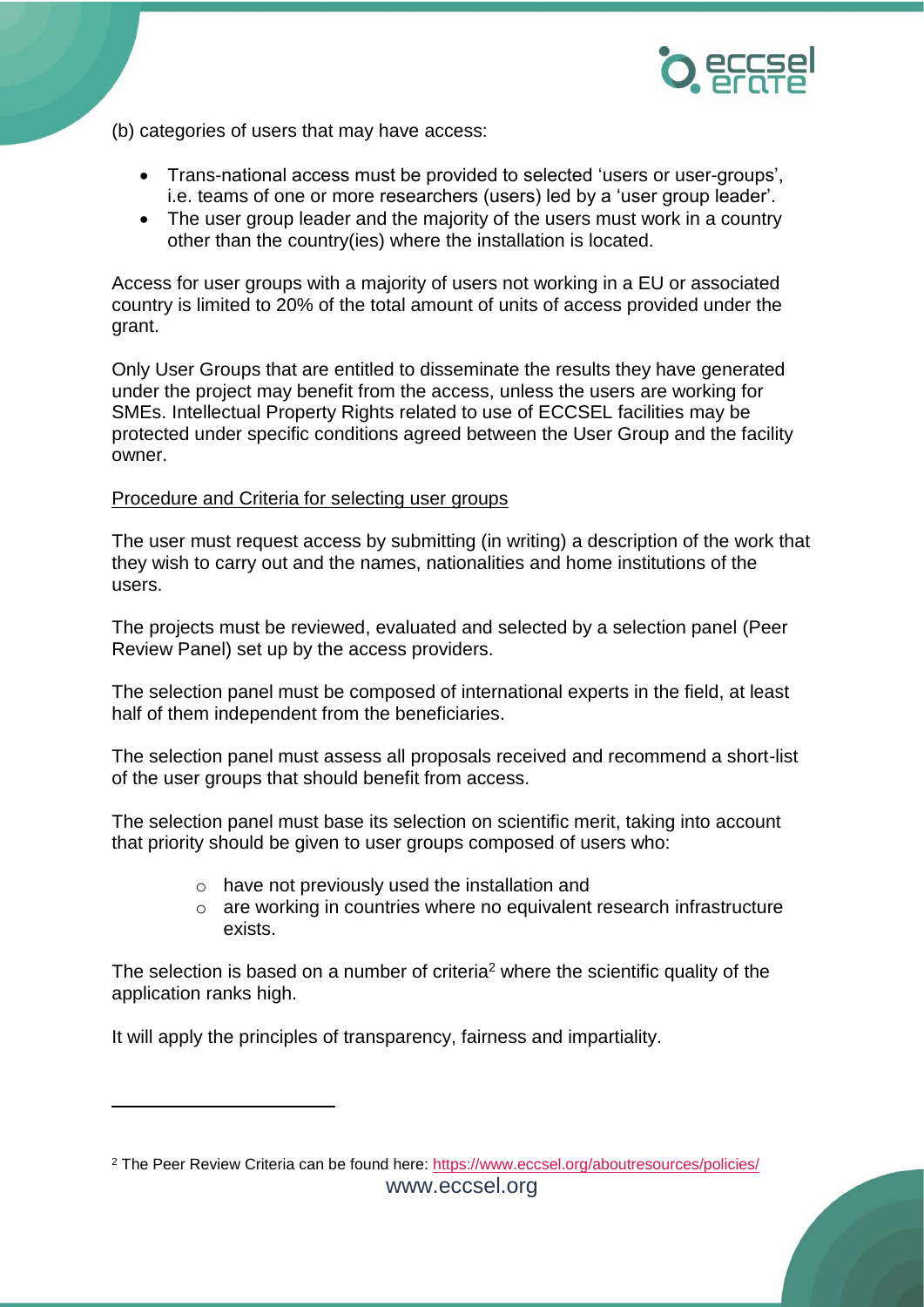

### User responsibilities

Soon after the access to the infrastructure, to enable the European Commission to evaluate the Research Infrastructure's participation, each User Group Leader of a supported user-project is required to:

- Provide concerning the access of the ECCSEL Research Infrastructure, a Project Summary Report (PSR) highlighting the scientific output of the access received (preferably with one/two images). This PSR includes the names of the concerned Research Infrastructure and Facility and its researchers / technology experts involved. It may be published on the ECCSEL website and will be made available to the European Commission
- Complete the User Group Questionnaire available on-line at <https://ec.europa.eu/eusurvey/runner/RIsurveyUSERS>
- Publish the research results within a reasonable time in the open literature, specifying that the project leading to the publication has received funding from the European Horizon 2020 Programme: **"This project has received funding from the European Union's Horizon 2020 research and innovation programme under grant agreement No 871143"**

Users should also note that the European Commission has the right to publish a list of users that will contain their names, home institutions and description of the work.

| <b>Access provider</b> | <b>Research</b><br><b>Infrastruct</b><br>ure | <b>Numb</b><br>ler | <b>Short name</b>         | <b>Country</b><br>location | <b>Access</b><br>unit | Min.<br>quantity<br>$\mathbf{f}$<br>access<br>provided |
|------------------------|----------------------------------------------|--------------------|---------------------------|----------------------------|-----------------------|--------------------------------------------------------|
| <b>ANDRA</b>           | <b>ECCSEL</b>                                | 69                 | FR2.1 URL-Andra           | <b>FR</b>                  | day                   | 2                                                      |
| DICAM-UNIBO            | <b>ECCSEL</b>                                | 52                 | IT4.1 MEMLAB              | $\overline{\mathsf{T}}$    | day                   | 4                                                      |
| <b>ENEA</b>            | <b>ECCSEL</b>                                | 53                 | IT3.1 ZECOMIX             | IT                         | day                   | 5                                                      |
| <b>HWU</b>             | <b>ECCSEL</b>                                | 6                  | <b>UK4.5 PHOTO RIG</b>    | <b>UK</b>                  | day                   | 1                                                      |
| <b>HWU</b>             | <b>ECCSEL</b>                                | $\overline{7}$     | UK4.4 Carbon Capture Rigs | UK                         | day                   | 1                                                      |
| <b>HWU</b>             | <b>ECCSEL</b>                                | 8                  | UK4.3 Core Flood Rig      | <b>UK</b>                  | month                 | 1                                                      |
| <b>HWU</b>             | <b>ECCSEL</b>                                | 9                  | UK4.2 X-Ray CT            | <b>UK</b>                  | day                   | 20                                                     |
| <b>HWU</b>             | <b>ECCSEL</b>                                | 10                 | UK4.1 CompModSim          | <b>UK</b>                  | week                  | 1                                                      |
| <b>IFE</b>             | <b>ECCSEL</b>                                | 27                 | NO4.1 GeoChem Lab         | <b>NO</b>                  | day                   | 10                                                     |
| <b>IFPEN</b>           | <b>ECCSEL</b>                                | 67                 | FR5.2 GasGeochem          | <b>FR</b>                  | week                  | 1                                                      |
| <b>IFPEN</b>           | <b>ECCSEL</b>                                | 68                 | FR5.1 ESCORT              | <b>FR</b>                  | month                 | 2                                                      |
| <b>INERIS</b>          | <b>ECCSEL</b>                                | 70                 | FR4.1 SAFETY              | $\overline{FR}$            | month                 | 1                                                      |
| <b>INERIS</b>          | <b>ECCSEL</b>                                | 71                 | FR4.2 CATLAB              | <b>FR</b>                  | month                 | 1                                                      |

### Facilities included in the call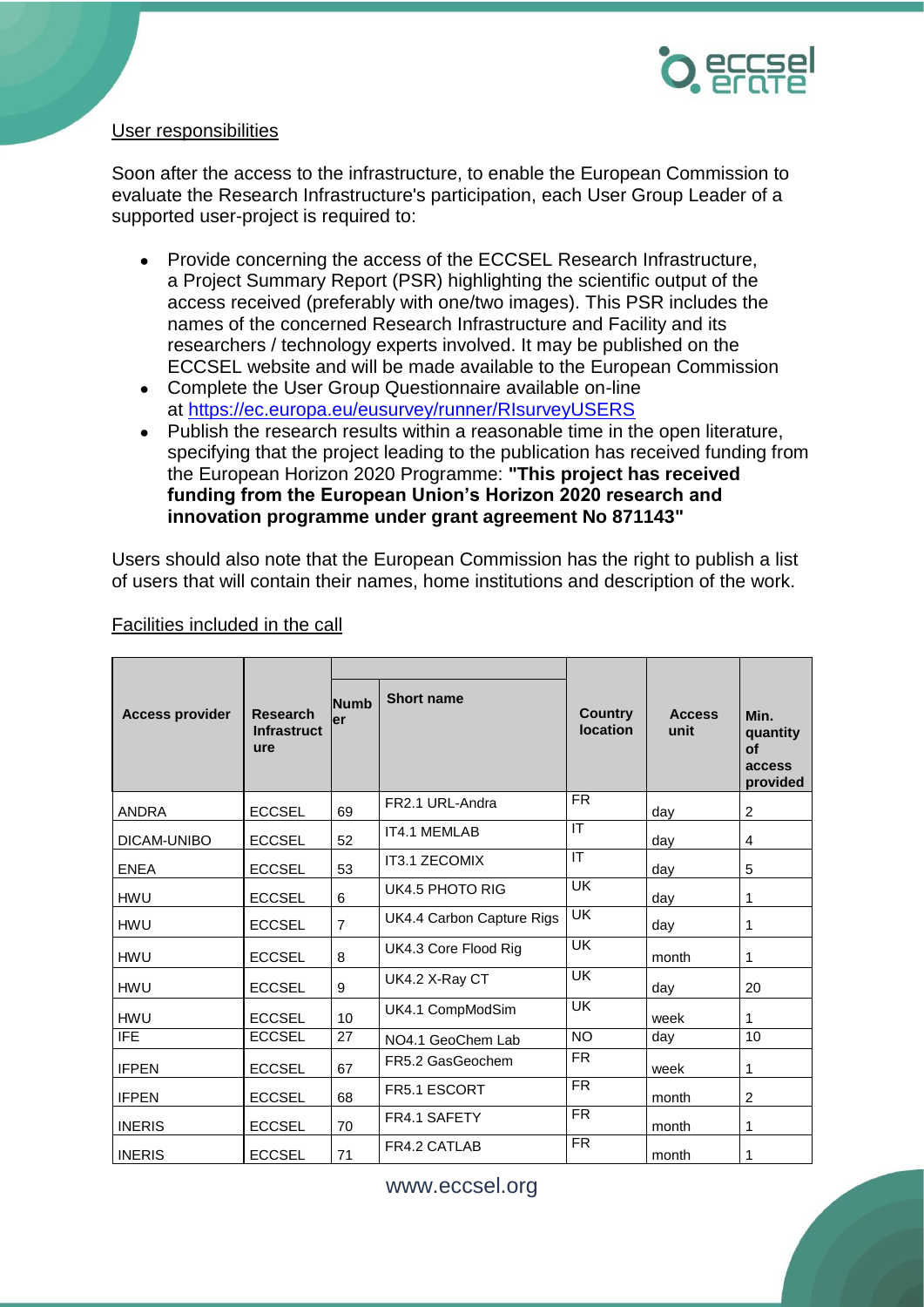

| <b>TUV NEL</b>                 | <b>ECCSEL</b>                  | $\overline{c}$ | UK7.1 NEL- CO2STATIC                       | UK                                      | day         | $\mathbf{1}$        |
|--------------------------------|--------------------------------|----------------|--------------------------------------------|-----------------------------------------|-------------|---------------------|
| <b>UABDN</b>                   | <b>ECCSEL</b>                  | $\overline{4}$ | UK5.2 ACEMAC                               | $\overline{\mathsf{U}\mathsf{K}}$       | week        | 1                   |
| <b>UABDN</b>                   | <b>ECCSEL</b>                  | 5              | UK5.1 X-RAY<br><b>OMOGRAPH LAB</b>         | UK                                      | week        | 1                   |
| <b>USTRATH</b>                 | <b>ECCSEL</b>                  | $\mathbf{3}$   | UK6.1 AMRL                                 | $\overline{\mathsf{U}}$ K               | week        | 1                   |
| <b>USTRATH</b>                 | <b>ECCSEL</b>                  | 73             | UK6.2 SCCS-NYX XCT                         | UK                                      | week        | $\mathbf{1}$        |
| $2 - OGS$                      | <b>ECCSEL</b>                  | 59             | IT1.8 OGS DeepLab                          | IT                                      | day         | 5                   |
| $2 - OGS$                      | <b>ECCSEL</b>                  | 60             | IT1.7 CTMO                                 | IT                                      | day         | 5                   |
| $2 - OGS$                      | <b>ECCSEL</b>                  | 61             | <b>IT1.6 EXPLORA</b>                       | IT                                      | day         | 5                   |
| $2 - OGS$                      | <b>ECCSEL</b>                  | 62             | IT1.5 PITOP                                | IT                                      | day         | 5                   |
| 2 - OGS                        | <b>ECCSEL</b>                  | 63             | IT1.4 Latera Nat Lab                       | IT                                      | day         | 3                   |
| $2 - OGS$                      | <b>ECCSEL</b>                  | 64             | IT1.3 Panarea NatLab                       | IT                                      | day         | 6.0                 |
|                                |                                |                | IT1.2 BioMarineLab                         |                                         |             |                     |
| $2 - OGS$<br>$2 - OGS$         | <b>ECCSEL</b><br><b>ECCSEL</b> | 65<br>66       |                                            | IT<br>$\overline{\mathsf{I}\mathsf{T}}$ | day<br>day  | 5<br>$\overline{3}$ |
|                                |                                |                | IT1.1 Research aircraft<br>NO2.6 VISC-DENS |                                         |             |                     |
| 3 - SINTEF ER                  | <b>ECCSEL</b>                  | 38             |                                            | <b>NO</b>                               | month       | 1                   |
| 3 - SINTEF ER                  | <b>ECCSEL</b>                  | 39             | NO <sub>2.5</sub> DEPRESS                  | <b>NO</b>                               | month       | 1                   |
| 3 - SINTEF ER                  | <b>ECCSEL</b>                  | 40             | NO <sub>2.4</sub> SEPPIL                   | <b>NO</b>                               | month       | 1                   |
| 3 - SINTEF ER                  | <b>ECCSEL</b>                  | 41             | NO2.3 CO2Mix - VLE                         | <b>NO</b>                               | week        | 5                   |
| 3 - SINTEF ER                  | <b>ECCSEL</b>                  | 42             | NO2.2 COMBLAB<br>(HIPROX)                  | <b>NO</b>                               | day         | 15                  |
| 3 - SINTEF ER                  | <b>ECCSEL</b>                  | 43             | NO2.1 CLC Hot Rig                          | <b>NO</b>                               | week        | $\overline{2}$      |
| 3 - SINTEF ER                  | <b>ECCSEL</b>                  | 72             | NO2.7 HP- C-VLE                            | <b>NO</b>                               | month       | 1                   |
| $4 - UKRI$                     | <b>ECCSEL</b>                  | 22             | UK1.5 Micro Lab (S16)                      | UK                                      | month       | 1                   |
| 4 - UKRI                       | <b>ECCSEL</b>                  | 23             | UK1.4 Gas Mon                              | UK                                      | week        | 4                   |
| 4 - UKRI                       | <b>ECCSEL</b>                  | 24             | UK1.3 HTL                                  | <b>UK</b>                               | month       | $\mathbf{1}$        |
| 4 - UKRI                       | <b>ECCSEL</b>                  | 25             | UK1.2 RMPL                                 | <b>UK</b>                               | week        | 4                   |
| 4 - UKRI                       | <b>ECCSEL</b>                  | 26             | UK1.1 TPRL                                 | UK                                      | month       | 1                   |
| 5 - BRGM                       | <b>ECCSEL</b>                  | $\mathbf{1}$   | FR1.1 BIOREP                               | <b>FR</b>                               | month       | $\mathbf{1}$        |
| $6 - TNO$                      | <b>ECCSEL</b>                  | 46             | NL1.6 ATCM                                 | <b>NL</b>                               | week        | 4                   |
| $6 - TNO$                      | <b>ECCSEL</b>                  | 47             | NL1.5 MobSeis                              | NL.                                     | week        | 4                   |
| $6 - TNO$                      | <b>ECCSEL</b>                  | 48             | NL1.4 High- P abs&des                      | <b>NL</b>                               | week        | 4                   |
| 6 - TNO                        | <b>ECCSEL</b>                  | 49             | NL1.3 CLC                                  | <b>NL</b>                               | week        | $\overline{4}$      |
| $6 - TNO$                      | <b>ECCSEL</b>                  | 50             | NL1.2 QSCAN                                | NL                                      | week        | 4                   |
| $6 - TNO$                      | <b>ECCSEL</b>                  | 51             | NL1.1 Mini Plant                           | NL.                                     | week        | 4                   |
| 7 - USFD                       | <b>ECCSEL</b>                  | 16             | UK2.6 Analytical facilities                | UK                                      | day         | 10                  |
| 7 - USFD                       | <b>ECCSEL</b>                  | 17             | UK2.5 ICP Lab                              | UK                                      |             |                     |
| 7 - USFD                       | <b>ECCSEL</b>                  | 18             | UK2.4 Gas Turbine(s) GT                    | UK                                      | day<br>day  | 10<br>5             |
| 7 - USFD                       | <b>ECCSEL</b>                  | 19             | UK2.3 ACP                                  | UK                                      | day         | 5                   |
| 7 - USFD                       | <b>ECCSEL</b>                  | 20             | UK2.2 BGC                                  | UK                                      | day         | 5                   |
| 7 - USFD                       | <b>ECCSEL</b>                  | 21             | UK2.1 PCC Plant                            | UK                                      | day         | 20                  |
|                                | <b>ECCSEL</b>                  | 54             | IT2.5 Rock Analysis Lab                    | IT                                      |             |                     |
| 8 - SOTACARBO<br>8 - SOTACARBO | <b>ECCSEL</b>                  | 55             | IT2.4 Sotacarbo Fault Lab                  | IT                                      | day<br>week | 1<br>$\mathbf{1}$   |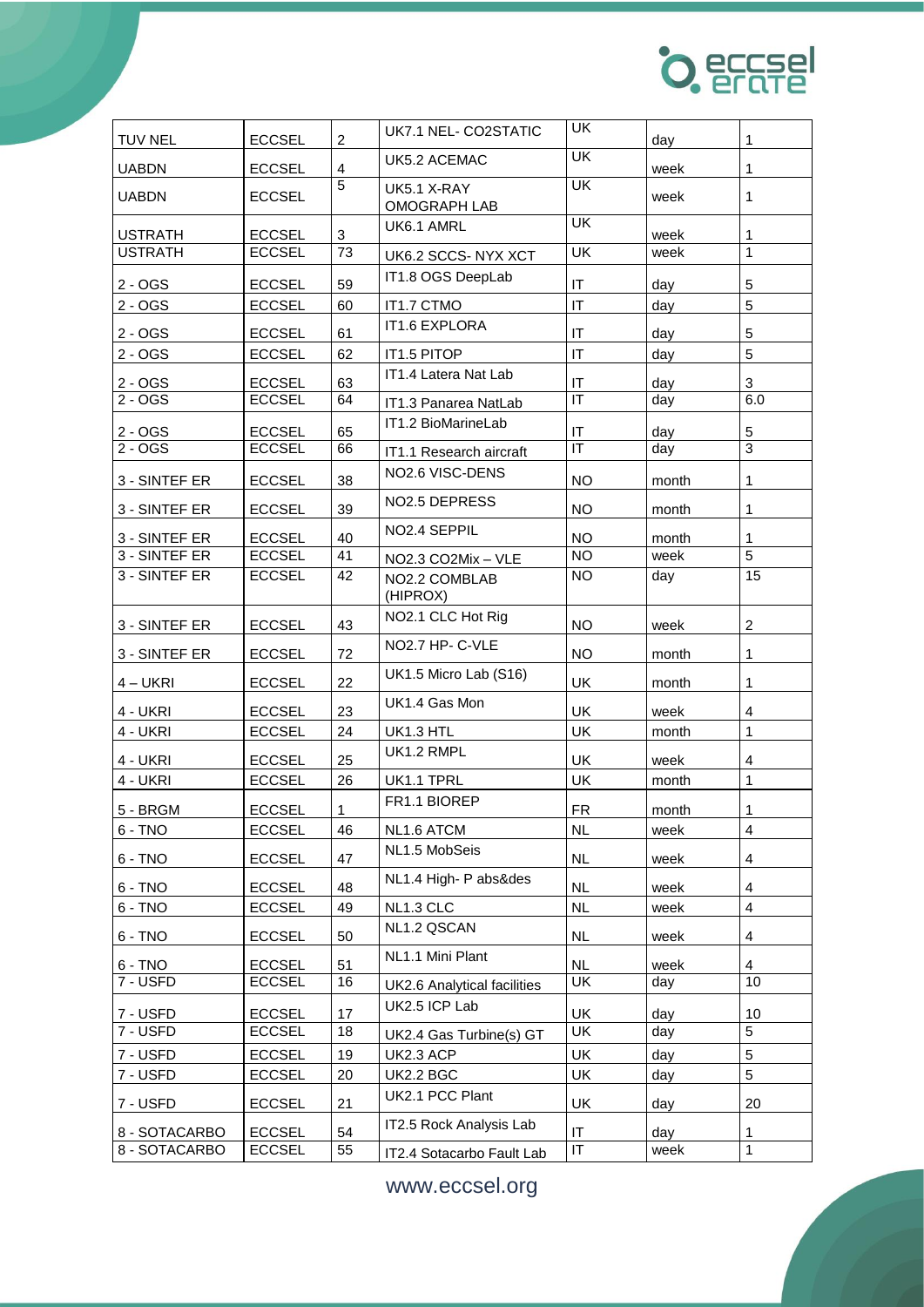

| 8 - SOTACARBO     | <b>ECCSEL</b> | 56 | IT2.3 XtL Pilot Plant           | <b>IT</b> | week  | 1  |
|-------------------|---------------|----|---------------------------------|-----------|-------|----|
| 8 - SOTACARBO     | <b>ECCSEL</b> | 57 | IT2.2 PEC Lab                   | IT        | day   | 1  |
| 8 - SOTACARBO     | <b>ECCSEL</b> | 58 | IT2.1 COHYGEN                   | IT        | day   | 1  |
| 9 - NTNU          | <b>ECCSEL</b> | 44 | NO <sub>1.2</sub> AbsLab        | <b>NO</b> | week  | 6  |
| 9 - NTNU          | <b>ECCSEL</b> | 45 | NO <sub>1.1</sub> MemLab        | <b>NO</b> | week  | 6  |
| 10 - SINTEF       | <b>ECCSEL</b> | 28 | NO3.11 FP-Lab                   | <b>NO</b> | day   | 5  |
| 10 - SINTEF       | <b>ECCSEL</b> | 29 | NO3.10 WILab                    | <b>NO</b> | day   | 10 |
| 10 - SINTEF       | <b>ECCSEL</b> | 30 | NO3.8 pVT                       | <b>NO</b> | day   | 4  |
| 10 - SINTEF       | <b>ECCSEL</b> | 31 | NO3.7 SCAL                      | <b>NO</b> | day   | 4  |
| 10 - SINTEF       | <b>ECCSEL</b> | 32 | NO3.5 Tiller Pilot              | <b>NO</b> | day   | 20 |
| 10 - SINTEF       | <b>ECCSEL</b> | 33 | NO3.4 SDR                       | <b>NO</b> | day   | 30 |
| 10 - SINTEF       | <b>ECCSEL</b> | 34 | NO3.3 Mlab                      | <b>NO</b> | day   | 5  |
| 10 - SINTEF       | <b>ECCSEL</b> | 35 | NO3.2 PPLab                     | <b>NO</b> | day   | 5  |
| 10 - SINTEF       | <b>ECCSEL</b> | 36 | NO3.1b S/ChLab - CHLab          | <b>NO</b> | day   | 10 |
| 10 - SINTEF       | <b>ECCSEL</b> | 37 | NO3.1a S/ChLab - Slab           | <b>NO</b> | day   | 12 |
| 11 - UEDIN        | <b>ECCSEL</b> | 11 | UK3.5 CySim                     | UK        | day   | 1  |
| 11 - UEDIN        | <b>ECCSEL</b> | 12 | UK3.4 MFPCS                     | <b>UK</b> | week  | 1  |
| 11 - UEDIN        | <b>ECCSEL</b> | 13 | UK3.3 MICROWAVE<br><b>SWING</b> | <b>UK</b> | week  | 1  |
| 11 - UEDIN        | <b>ECCSEL</b> | 14 | UK3.2 SCCS-AGL                  | <b>UK</b> | month | 1  |
| <b>11 - UEDIN</b> | <b>ECCSEL</b> | 15 | UK3.1 SCCS-PSA                  | <b>UK</b> | day   | 10 |

#### **Glossary**

Access provider: The ECCSEL participant in charge of providing access to the infrastructure/s or installation/s.

Infrastructure: A facility, a resource (or a coherent set of them) together with the related services, that are used by the scientific community to conduct research.

Installation: A part of a (research) infrastructure that could be used independently from the rest.

User: A researcher within a User Group, including the User Group Leader.

User Group: A research team of one or more researchers given access to the infrastructure under the project. A User Group is led by a user User Group Leader.

Application submission

Please apply using the following link: <https://www.eccsel.org/ar/proposals/new>